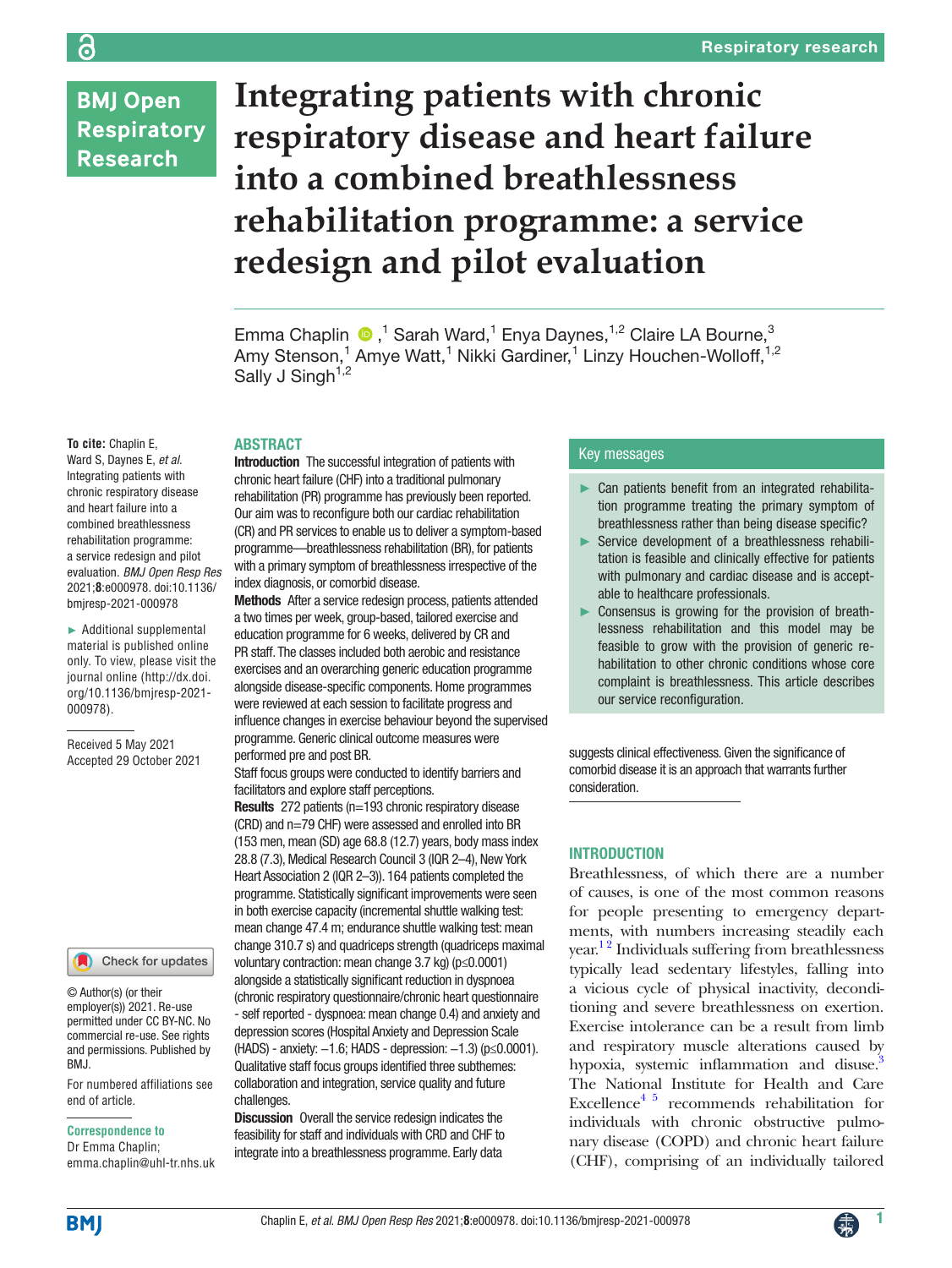exercise regime, multidisciplinary education, support and self-management as an intervention to help alleviate symptoms.

Pulmonary rehabilitation (PR) and cardiac rehabilitation (CR) are widely provided as they are proven interventions $67$  recommended for both patients with cardiac and pulmonary disease improving quality of life, exercise capacity and skeletal muscle function, increasing physical activity as well as causing central desensitisation to dyspnoea. Both forms of rehabilitation can also have an impact on reducing hospital admissions.<sup>8–11</sup>

Pulmonary rehabilitation is designed primarily for older individuals with chronic respiratory disease (such as COPD). The CR population is more diverse, ranging from secondary prevention in post myocardial infarction and cardiothoracic surgery patients to older individuals with CHF. Those with CHF are poorly represented in CR programmes despite strong evidence of effectiveness. Individuals with chronic respiratory disease (CRD) and CHF experience very similar symptoms and level of disability. Logic would therefore suggest that combined rehabilitation would be plausible and effective and breathlessness rehabilitation (BR) potentially brings together both diagnostic groups. These interventions are usually delivered as separate disease-specific programmes however their components are largely the same, both treating the primary symptom of breathlessness. Additionally, patients quite often have combined disease and share risk factors for other long-term conditions. $112$ 

A previous study investigating the feasibility and effectiveness of integrating patients with CHF and into a COPD PR programme, without comorbid disease, using the model of PR,<sup>13</sup> reported that patients with CHF who underwent exercise rehabilitation improved similarly in their exercise performance and health status to those with COPD. This suggested service provision could be targeted around common disability rather than the primary organ disease. More recently a group of clinical experts and patients confirmed the logic and durability of this model<sup>14</sup> concluding that existing pulmonary and cardiac services should be able to provide a flexible service that accommodates patients with both COPD and CHF. It was suggested the collaboration of work forces was feasible although acknowledging the services were frequently provided by discreet clinical teams with no overarching management and increase capacity for services. It was proposed that these services should be symptom focused rather than disease based. Exercise training was felt to be a core component but also any intervention should address dyspnoea management, psychological and education components as well.

Our aim was to describe and evaluate the effectiveness of a service development for BR which integrated individuals with both respiratory and/or cardiac diseases into one programme. We also explored the staff experiences on delivering the programme.

# **METHODS** Service development

A review of health and social care in Leicester, Leicestershire and Rutland, UK, created opportunities to improve care by redesigning a system around the future needs of patients in a sustainable way which was needed due to the rise in the number of people living with long-term and complex conditions. In 2014, a 5-year strategic plan was set out which identified long-term conditions, including patients with respiratory disease and heart failure as an area for integrating care. For this to happen, it would mean joining up services and workforces and encouraging staff to work differently to meet the needs of the changing population. The framework used within the trust to enable this transformation and sustainable change in culture and ways of working to happen was Listening into Action(Copyright Optimise, 2021; Milton Keynes, UK) which is a comprehensive, outcome-oriented approach to engage all the right people behind quality outcomes. It provides a comprehensive and joined-up way to tackle improvements in specific service areas, delivered through the direct engagement of the people who work there.

#### Service reconfiguration

Staff from both CR and PR teams were involved in the process mapping of both services to identify commonalities and differences in service provision, paperwork and data management. Peer working was encouraged between the services to provide an appreciation of the individual services. External funding from Education for Health enabled accredited staff training to be provided for each of the teams on disease pathology and management in either Cardiovascular Disease or Essentials of COPD before the BR classes commenced. There were also in-service training sessions on CR/PR from the respective team for the other members of staff. Any other opportunities to attend training sessions in house on the respective topic were encouraged.

## **Design**

This was a prospective mixed-methods service evaluation from between September 2017 and May 2019.

## **Ethics**

Ethical approval was not required as the project was deemed to be audit. Consent was collected from participants as part of the routine clinical service.

### Patient and public involvement

The initial idea for the project was presented to the department's Patient and public involvement (PPI) group (comprising of both cardiac and respiratory patients) some years ago with no preconceived plans of how this question might be addressed. There was support for the concept and an enthusiasm to be involved in the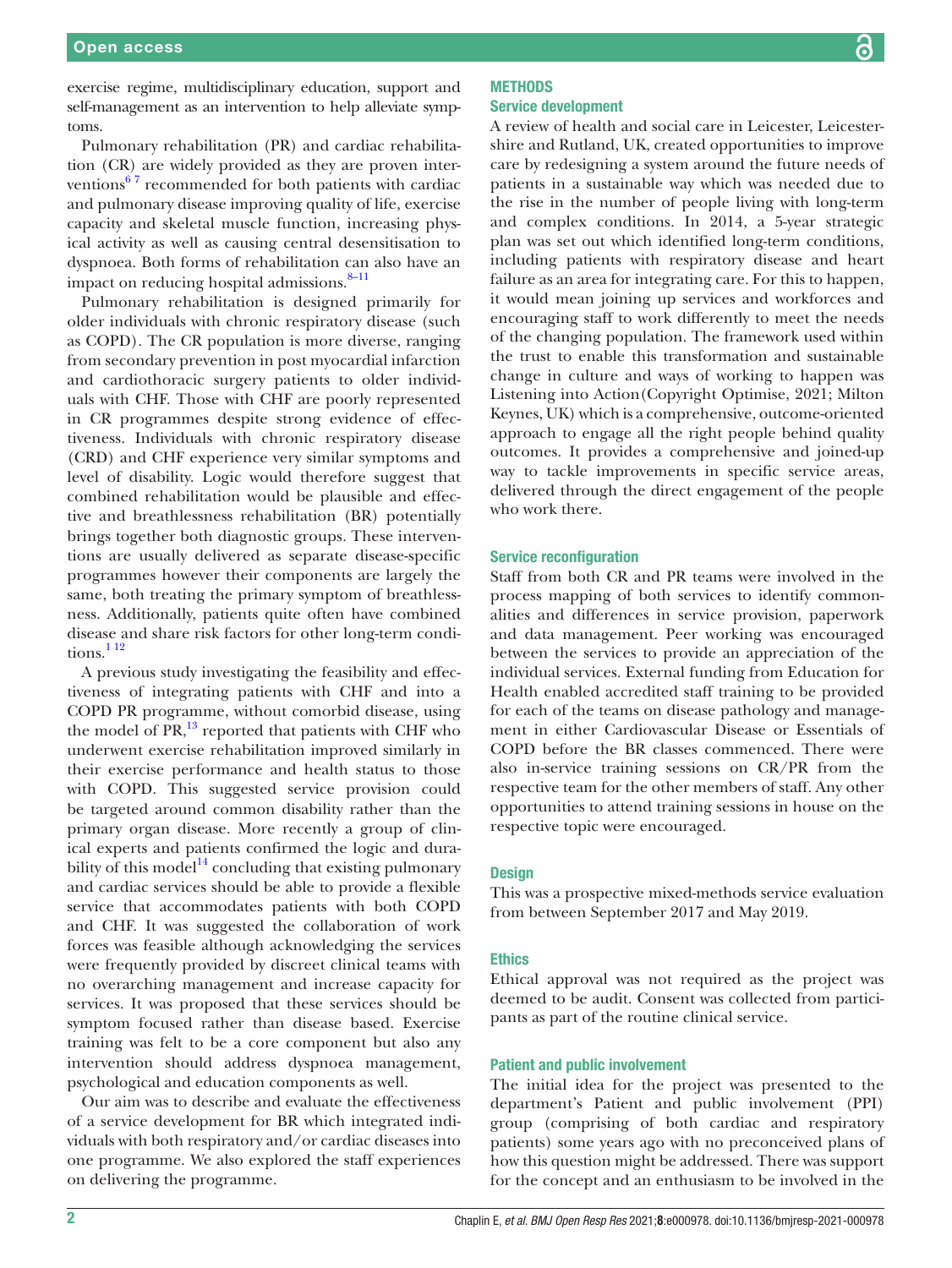development of the service. As the project evolved, the PPI group was continually involved and guidance seeked as and when there was new information. Two of the PPI group members attended the steering group for the duration of data collection and dissemination of the project.

# Revised programme structure **Participants**

Patients were referred into CR and PR as normal by consultants, community heart failure nurses, specialist nurses, allied health professionals and general practitioners.

# Eligibility criteria *Cardiac patients*

# Patients had a known diagnosis of heart failure (HF) (confirmed by echocardiogram ejection fraction (EF) <40%) or HF with a normal ejection fraction (normal EF, New York Heart Association (NYHA) 2 or more, 3 or more admissions over 12 months, self-reported symptoms on activity).

# *Pulmonary patients*

Patients were eligible to partake if they had a confirmed diagnosis of a chronic respiratory disease (Medical Research Council (MRC)Dyspnoea Scale<sup>[15](#page-7-7)</sup> 2 and above).

Patients were excluded by either service if:

- They had a lack of motivation (declined face-to-face classes) to participate in the programme,
- ► Had severe musculoskeletal or neurological disorders that limited mobility; patients needed to be independently mobile with or without a walking aid,
- ► Had a severe psychiatric disorder,
- Had a cardiac event within the last 6 weeks or
- ► Had a history of falls.

# Assessment

All patients referred to either the PR or CR services were scheduled a comprehensive one-to-one assessment with a member of the multidisciplinary team (MDT). These are registered healthcare professionals who are clinical specialists in either PR or CR. The assessment included a review of the patient's relevant medical and social history, as well as an assessment of their current level of exercise performance and health status. Local risk stratification protocols were adhered to with telemetry performed on those cardiac patients at risk of exercise-induced arrhythmias or hypotension.

Patient assessment was carried out using a diseasespecific proforma individual to the services but collecting commonalities. Class paperwork was an amalgamation of the two services using the PR exercise diary for patients to record their progress in class and at home and the CR paperwork which was adapted to record patient observations, class attendance and exercises during class.

Patients attended a redesigned two times a week, groupbased, tailored exercise and education programme for 6 weeks, delivered by CR and PR staff. Each session lasted 2 hours which was divided into an hour for exercise training and an hour for an education session. The BR was delivered at one of two sites in Leicestershire, UK: acute hospital or community setting. Each class had between 8–12 participants in a group depending on the site capacity.

## Class structure—exercise modifications

Prior to the BR class starting, resting blood pressure (BP), heart rate (HR) on all patients and capillary blood glucose levels in patients with diabetes were performed. Polar watches to monitor heart rate were provided to those cardiac patients deemed at risk of exercise-induced complications. Oxygen saturations were monitored in those patients whose desaturation was a concern following their initial assessment. A warm-up of 10–15 min was used in line with national recommendations for HF exercise programmes.<sup>[16](#page-7-8)</sup>

The classes included both aerobic and resistance exercises. In order to try and incorporate both service guidelines, the exercises were split into two circuits: aerobic and strength. The aerobic component was based on individually prescribed walking from the incremental shuttle walking test  $(\text{ISWT})^{17}$  18 and endurance shuttle walking test  $(ESWT)^{19}$  performed at baseline. Walking time was progressed maintaining a Borg dyspnoea score<sup>20</sup> of between 3 and 5 with the aim of walking for 10 min continuously initially. Static cycling was also completed, if the patient was able to, starting at 5 min but this could be increased to 10 min if tolerated or if this was preferable to walking. The intensity was prescribed based on the patient's breathlessness and perceived exertion symptom scores. Strength training consisted of both upper (bicep curls and triceps pull ups) and lower (sit to stand and step ups) limb resistance training with dumbbells which was based on 1 repetition maximum. Progression was achieved by maintaining a Borg perceived exertion $^{21}$  rating of 13–15. Patients were encouraged to also complete a home exercise programme comprising of daily walking and one further strength session on the days when they did not attend rehabilitation classes. Home programmes were reviewed at each session to facilitate progress and influence changes in exercise behaviour beyond the supervised programme. Following completion of both the aerobic and resistance training, a cool down was performed.

# Class structure—education modifications

There was an overarching generic education programme alongside disease-specific components. Generic topics included diet, exercise, coping with breathlessness, target setting and managing anxiety with the disease-specific topics incorporating medications, symptom control/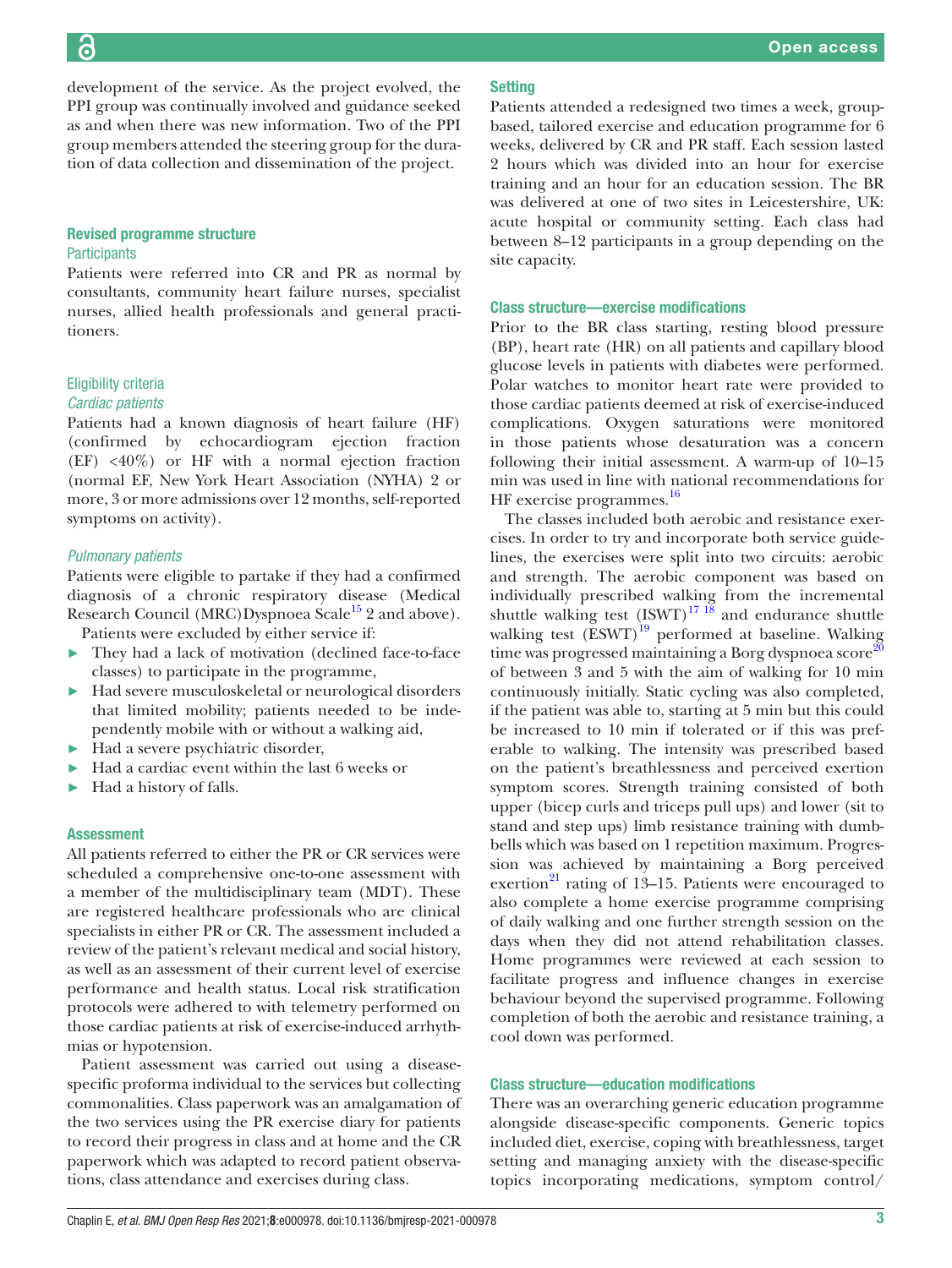managing exacerbations and disease education. The education sessions were based on those provided by both teams in the traditional PR and CR classes, determining commonalities and adjusting the sessions for relevance as a generic group. They were delivered by a member of either the PR or CR team for the generic topics. For those disease-specific topics, a member of each team delivered the education to the appropriate subset of patients.

## **Staffing**

All BR classes had a minimum of three members of staff (two registered and one assistant practitioner) during the exercise session, and where possible, one member of staff from each of the rehabilitation teams (one CR and one PR). Qualified members of the MDT included nurses, physiotherapists and occupational therapists with at least 5 years experience in delivering rehabilitation in their specialty

### Data collection

### Clinical outcomes

Process mapping identified the generic clinical outcomes used by both the PR and CR teams. These were not exhaustive due to the need for national data collection (NACR (National Audit for Cardiac Rehabilitation) and the RCP NACAP PR audit (Royal College of Physicians National Asthma and COPD Audit Programme) by the individual teams.

Generic clinical outcome measures were performed at baseline and repeated at the discharge assessment following completion of the 6-week BR programme. Maximal exercise capacity  $(ISWT)^{17}$ ; endurance exercise capacity  $(ESWT)^{19}$ ; dyspnoea (chronic respiratory questionnaire - self reported - dyspnoea domain $2^2$ /chronic heart questionnaire - self reported - dyspnoea domain  $(CRQ-SR-D/CHQ-SR-D))^{23}$ ; anxiety and depression (Hospital Anxiety and Depression Scale  $(HADS)$ <sup>24</sup>; and muscle strength (quadriceps maximal voluntary contraction (QMVC)) were all collected. The Dartmouth COOP questionnaire was also used to assess generic functional status. $25$  Each question is a single-item measurement of an aspect of functional status. It provides an indicator of functional status, and the scores are ordinal and therefore presented as frequencies per response domain. Higher scores are indicative of a worse health-related quality of life.

Patients were classed as a completer if they achieved 75% of the programme (8/12 classes) which is standard in clinical practice for those attending both traditional PR and CR classes.

#### **Statistics**

This was a pragmatic service evaluation. Analysis was primarily descriptive, that is, proportions and estimation of means and SD. A paired t-test was used to compare within-group changes in clinical outcomes with between group changes compared using an

independent t-test and  $\chi^2$  test. Data were analysed using the Statistical Package for the Social Sciences V.18 (SPSS).

### *Qualitative outcomes*

A focus group methodology was chosen to enable discussions to emerge between participants that were less artificial than one-to-one semi-structured interviews.<sup>[26](#page-7-17)</sup> Seven staff who were regularly involved in delivering the BR programme were invited to attend one of two focus groups which took place in October/November 2018. Focus groups were conducted by three research associates working in the Centre for Exercise and Rehabilitation Science team, all with experience in qualitative methods. The first one research associate (AS) acted as the main facilitator, asking the questions and 'steering' the discussion. The other two facilitators (ED and SC) observed, took notes and prompted group members on any discussions that needed further explanation in one focus group each. The focus group schedule was developed in conjunction with the MDT and devised based on relevant literature and experience of the team. The semistructured topic guide included open questions which aimed to identify barriers and facilitators to delivering this new rehabilitation programme, staff feelings about working together, staff confidence in managing patients outside their usual specialty and explore staff training needs (see [online supplemental box S1](https://dx.doi.org/10.1136/bmjresp-2021-000978)). Each focus group was audio-recorded and lasted approximately 1 hour.

#### *Qualitative data analysis*

Data were transcribed verbatim by a professional tran-scription service and analysed using thematic analysis.<sup>[27](#page-7-18)</sup> This approach follows six distinct stages: familiarisation with data; generating initial codes; searching for themes; reviewing themes; defining and naming themes and producing the report.

AS carried out initial coding and four other members of the team coded at least one transcript each to ensure validity and consistency, and to enhance interpretive authenticity (LH-W, MO, ED and SC). In addition, AS and LH-W discussed coding and theme decisions throughout data analysis, and other research team members met regularly to review emerging themes, and to search for and collate participant views.

## RESULTS

## Service development

After 18 months of integrated planning and education, the service was commenced by reallocating both standard PR and CR sessions to the novel breathlessness based programme. Once the programme had commenced, there have been minor adjustments to the service and continued in-service training.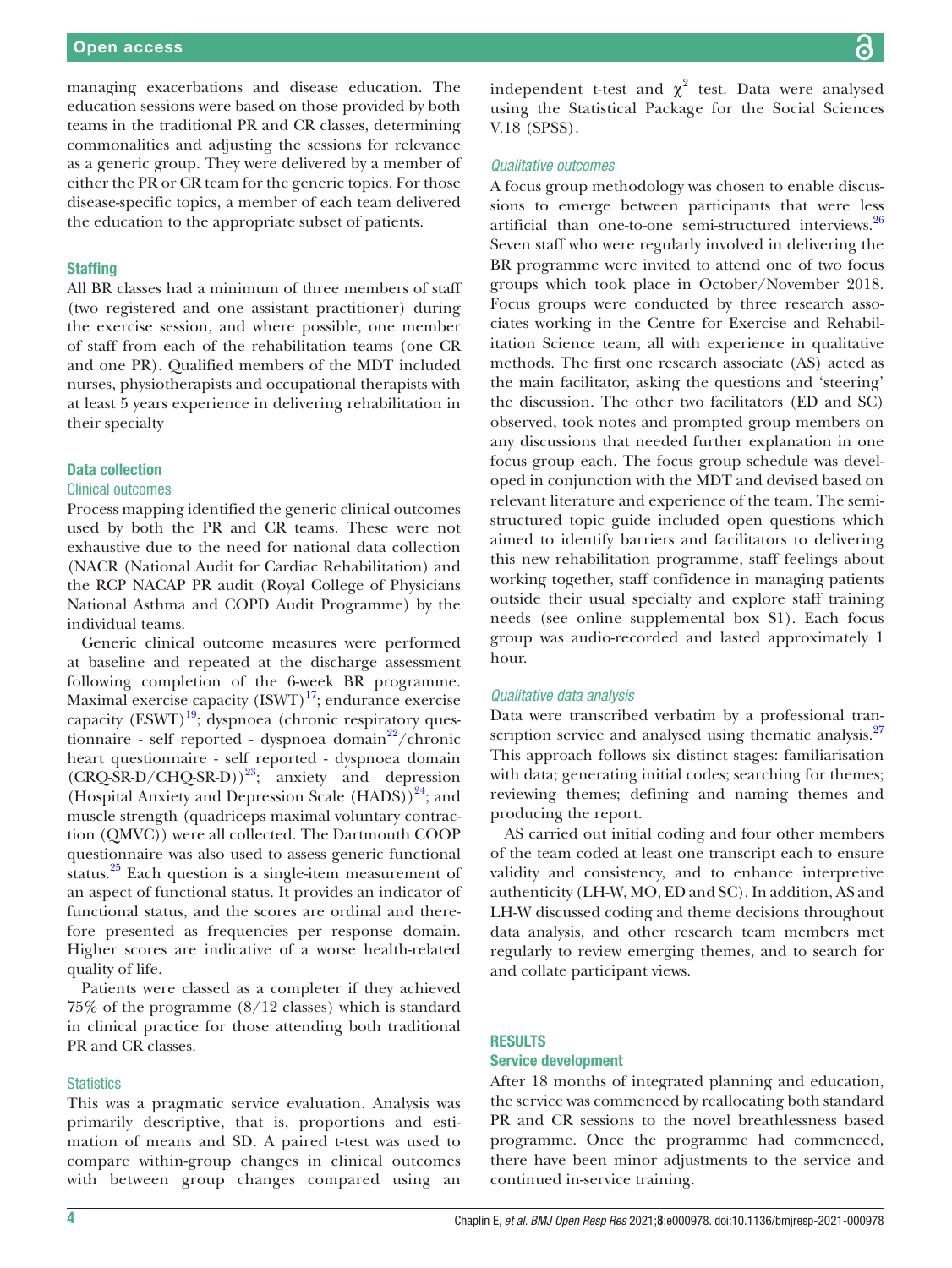<span id="page-4-0"></span>

| Baseline characteristics<br>Table 1        |                                                       |                 |                      |  |
|--------------------------------------------|-------------------------------------------------------|-----------------|----------------------|--|
|                                            | Whole group<br>$n = 272$<br>$CRD$ n=193<br>$CHF n=79$ |                 | <b>BR</b> completers |  |
|                                            |                                                       |                 | $n = 164$            |  |
| Gender (male: female)                      | 99:94                                                 | 54:25           | 86:78                |  |
| Age (years)                                | $68.02 \pm 12.3$                                      | $70.6 \pm 13.4$ | $70.25 \pm 10.6$     |  |
| Body mass index $(kg/m^2)$                 | $28.7 \pm 7.8$                                        | $29.1 \pm 6.1$  | $28.88 \pm 7.3$      |  |
| MRC dyspnoea grade (IQR)                   | $3(2-4)$                                              | -               | $3(2-4)$             |  |
| NYHA classification of heart failure (IQR) |                                                       | $2(2-3)$        | $2(2-3)$             |  |
| Pre ISWT (m)                               | 212.3 (140.2)                                         | 210.2 (126.1)   | 225.6 (134.3)        |  |
| Pre ESWT (s)                               | 186.7 (122.4)                                         | 237.7 (211.6)   | 209.7 (142.8)        |  |
| Pre QMVC (kg)                              | 21.6(10.7)                                            | 20.8(7.7)       | 21.8(10.1)           |  |
| Pre HADS - anxiety                         | 7.5(4.4)                                              | 6.8(4.3)        | 7.3(4.3)             |  |
| Pre HADS - depression                      | 6.6(3.7)                                              | 6.2(3.4)        | 6.6(3.6)             |  |
| Pre CRQ/CHQ-SR-D                           | 2.1(1.4)                                              | 4.0 $(1.4)^*$   | 2.2(1.5)             |  |

\*\*p<0.05.

.BMI, body mass index ; BR, breathlessness rehabilitation; CHF, chronic heart failure; CRD, chronic respiratory disease; CRQ/CHQ-SR-D, Chronic Respiratory Disease Questionnaire/Chronic Heart Disease Questionnaire – Self Report – Dyspnoea; ESWT, endurance shuttle walking test; HADS-A, Hospital Anxiety and Depression Score – anxiety; HADS-D, Hospital Anxiety and Depression Score – depression; ISWT, incremental shuttle walking test; kg, kilograms; kg/m<sup>2</sup>, kilogram per metre squared; m, metres; MRC, Medical Research Council; NYH, New York Heart Association; QMVC, quadriceps maximal voluntary contraction.;

## Clinical outcomes

Two hundred and seventy-two patients (n=193 CRD (COPD 126; asthma 15; Interstitial Lung Disease (ILD) 21; bronchiectasis 11; other 20) ; n=79 CHF (HF 36; HF with preserved ejection fraction (HFpEF) 20; HF with reduced ejection fraction 3; Myocardial Infarction (MI) 18; other 2)) were assessed and enrolled into BR. The cause of CHF was ischaemic in 46 patients versus 33 nonischaemic; only 2 patients had an ICD in situ. Baseline characteristics of the completers are described in [table](#page-4-0) 1. Those that dropped out of the programme were significantly younger, had a lower exercise capacity and were less breathless.

One hundred and sixty-four patients (60%) completed the programme (n=127 CRD (66%); n=37 CHF (47%)), with a statistically significant difference in dropout rates between pulmonary and cardiac  $(34 \text{ vs } 53\%, \text{ p} \le 0.05)$ patients. The outcomes for the completers are outlined in [table](#page-5-0) 2. All measures except HADS - depression and chronic respiratory questionnaire (CRQ)/chronic heart questionnaire (CHQ) - dyspnoea showed changes that were clinically significant exceeding the MCID (minimal clinically important difference) following rehabilitation, where available from the literature. In context, MCID for ISWT in COPD=40  $m^{28}$  and in HF=42  $m^{29}$ ; MCID for ESWT in COPD=between 174–279  $s^{30}$  $s^{30}$  $s^{30}$ ; MCID for CRQ/ CHQ= $0.5^{31}$  and MCID for HADS= $-1.5.^{32}$  $-1.5.^{32}$  $-1.5.^{32}$ 

Statistically significant improvements (p≤0.0001) were seen in exercise capacity (mean change (95% CI): ISWT: 47.4 m (35.3 to 59.5); ESWT: 310.7 s (249.4 to 371.9)) and quadriceps strength (mean change (95% CI): QMVC: 3.7 kg (2.3 to 5.2)). Quality of life measures (mean change (95% CI): CRQ/CHQ - dyspnoea: 0.4 (0.1 to 0.6)) and a reduction in the HADS (mean change (95% CI): HADS-A: −1.6 (−2.1 to −1.1); HADS-D: −1.3 (−1.7 to −0.8)) also showed a statistically significant improvement  $(p \le 0.0001)$ . Subgroup analysis showed significant within group changes (p≤0.005) for outcome measures except the CRQ/CHQ - dyspnoea in patients with CHF; however, there were no significant between group differences.

Frequency analysis performed on the COOP showed improvements in six out of the nine categories; no change was seen in social support, social activities and feelings which patients scored as 1 (no impairment) ([table](#page-5-1) 3).

No adverse events were reported during the time period of the service evaluation.

#### Qualitative results

Qualitative focus groups took place 1 year after the new BR programme had commenced. Seven staff members took part (six women): one occupational therapist, three physiotherapists, one nurse and two assistant practitioners. The overarching theme identified from the analysis was evolving perceptions with three emerging main themes (collaboration and integration, service quality and future challenges) and nine subthemes. [Online supplemental](https://dx.doi.org/10.1136/bmjresp-2021-000978) [table S2](https://dx.doi.org/10.1136/bmjresp-2021-000978) in the online supplement describes the findings in detail (see Qualitative Themes and Sub Themes findings Table) and also contains exemplar quotes.

### **DISCUSSION**

More often than not patients with COPD have at least one other chronic health condition which will have implications for outcomes. $33$  It is reported that of those patients referred to PR, between 51% and 96% have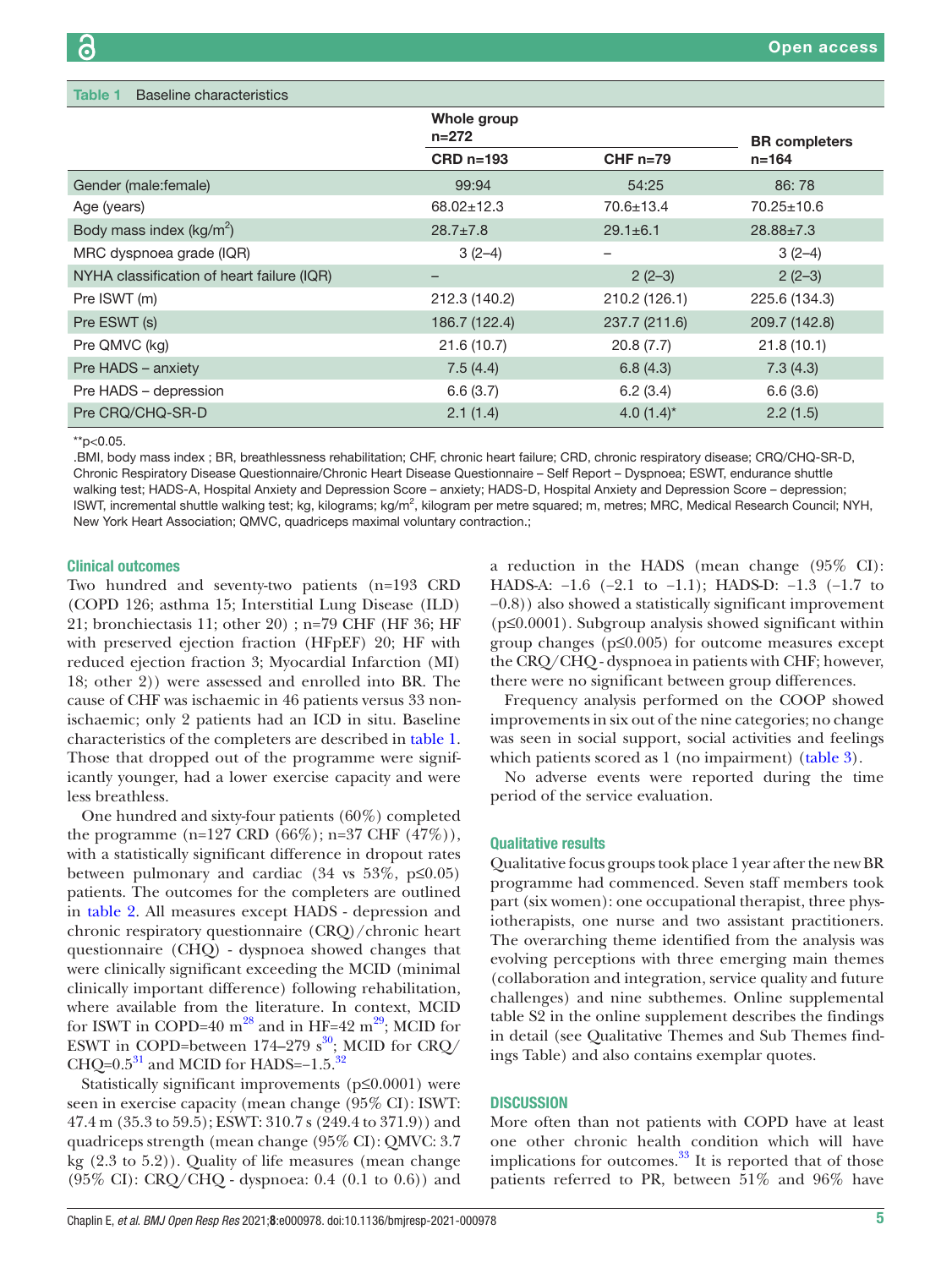|                         | $n=127$<br><b>CRD</b>                              |                     |                                                                                                        | $n = 37$<br>놓    |                     |                                                                                                                                                                                                                                | Whole Group<br>$n = 164$ |                   |                                    |
|-------------------------|----------------------------------------------------|---------------------|--------------------------------------------------------------------------------------------------------|------------------|---------------------|--------------------------------------------------------------------------------------------------------------------------------------------------------------------------------------------------------------------------------|--------------------------|-------------------|------------------------------------|
|                         | Pre mean (SD)                                      | mean (SD)<br>Post   | mean (95% Cl)<br>Change                                                                                | Pre mean (SD)    | mean (SD)<br>Post   | mean (95% CI)<br>Change                                                                                                                                                                                                        | Pre mean (SD)            | mean (SD)<br>Post | mean (95% Cl)<br>Change            |
| ISWT <sub>(m)</sub>     | $231.8 (\pm 138.0)$                                | $277.5 (\pm 150.6)$ | 45.6 (33.0 to 58.2) <sup>*c</sup>                                                                      | $205.8 (+121.5)$ | $258.9 (+154.6)$    | 53.1 (20.5 to 85.6) <sup>*c</sup>                                                                                                                                                                                              | $225.6 (\pm 134.3)$      | $273.0 (+151.3)$  | 47.4 (35.3 to 59.5) <sup>*c</sup>  |
| ESWT <sub>(s)</sub>     | $201.6 (\pm 120.5)$                                | $510.1(\pm 429.2)$  | $308.5(239.5 \text{ to } 377.5)^{40}$                                                                  | $249.5 (+220.7)$ | $570.8 (\pm 333.6)$ | 321.3 (183.6 to 459.0)*                                                                                                                                                                                                        | 209.7 (±142.8)           | $520.4 (+414.1)$  | $310.7$ (249.4 to $371.9$ )*       |
| QMVC (kg)               | $21.9(+10.5)$                                      | $25.7 (\pm 10.5)$   | $3.7(2.1)$ to $5.4$ <sup>*</sup>                                                                       | $20.8 (\pm 7.7)$ | $24.4 (\pm 7.3)$    | 3.6(1.8 to 5.4)                                                                                                                                                                                                                | $21.8(\pm 10.1)$         | $25.5 (\pm 10.1)$ | $3.7$ (2.3 to 5.2)*                |
| HADS-A                  | $7.4 (\pm 4.3)$                                    | $6.0 (*4.0)$        | $-1.5(-2.0 to -0.9)$ <sup>*c</sup>                                                                     | 6.5 $(\pm 4.4)$  | 4.5 $(\pm 4.1)$     | $-2.1 (-3.2 to -1.0)^{k}$                                                                                                                                                                                                      | $7.3(\pm 4.3)$           | 5.7 $(±4.0)$      | $-1.6(-2.1 \text{ to } -1.1)^{+0}$ |
| HADS-D                  | $6.5 (\pm 3.6)$                                    | 5.7 (±4.0)          | $-0.8(-1.2 to -0.3)$                                                                                   | $6.8 (\pm 3.5)$  | $3.7 (\pm 3.0)$     | $-3.0(-4.5 \text{ to } -1.6)^*$                                                                                                                                                                                                | $6.6 (\pm 3.6)$          | $5.3(\pm 3.9)$    | $-1.3(-1.7 to -0.8)$ *             |
| CRQ/CHQ-SR<br>eeouds/p- | $2.1 (\pm 1.4)$                                    | 2.5 (±1.9)          | $0.4(0.1 to 0.6)$ *                                                                                    | 4.0 $(\pm 1.4)$  | $4.7 (\pm 1.1)$     | $0.7(-0.9 to 2.3)$                                                                                                                                                                                                             | $2.2 (\pm 1.5)$          | $2.6(\pm2.0)$     | $0.4(0.1 to 0.6)$ *                |
|                         | All values are mean (±SD) unless otherwise stated. |                     | $*$ ps0.0001; clinically relevant (meets minimal clinically important difference for this population). |                  |                     | CHR chronic heart failure; CRD, chronic respiratory disease; CRQ/CHQ - SR - ON 2016, Chronic Respiratory Questionnaire/Chronic Heart Questionnaire - self reported - dyspnoea domain; ESWT, endurance shuttle walking test; HA |                          |                   |                                    |

chronic heart failure; CRD, chronic respiratory disease; CRQ/CHQ - SR - dyspnoea, Chronic Respiratory Questionnaire/Chronic Heart Questionnaire - self reported - dyspnoea domain; ESWT, endurance shuttle walking test; HADS-CHF, chronic resclirations; CRQ/CHQ - SR - dyspass; CRQ/CHQ - dysass; CRQ/CHQ-16 - dysass; Chronic Respirationalie/Chronic Heat Questionnaire - self reported - dyspneat domain, ESWT, endurance shuttle walking test; HADS-A, Anxiety and Depression Score – anxiety; HADS-D, Hospital Anxiety and Depression Score – depression; ISWT, incremental shuttle walking test; kg, kilograms; m, metres; QMVC, Quadriceps maximal Voluntary Contraction.; Anxiety and Depres <span id="page-5-1"></span>Table 3 Dartmouth COOP

| Dartmouth COOP domains* | Pre<br>n=40 | Post<br>n=40 |
|-------------------------|-------------|--------------|
| <b>Physical fitness</b> | 4           | 3            |
| Feelings                |             | 1            |
| Daily activities        | 3           | 2            |
| Social activities       | 1           | 1            |
| Pain                    | 4           | 3            |
| Change in health        | З           | $1 - 2$      |
| Overall health          | 4           | 3            |
| Social support          | 1           | 1            |
| Quality of life         | З           | 2            |

All values are frequencies per response category.

\*Higher scores in COOP (range 1–5) indicate worse health-related quality of life.

at least one coexisting condition.<sup>12</sup> The best care for these patients with multimorbidity is to provide patientcentred care rather than disease specific. PR and CR are widely established effective models of care. Previous research has shown that exercise training programmes improve exercise capacity in and health-related quality of life in both disease groups.[6 8 34](#page-7-3) In a recent consensus, 87% of stakeholders thought that patients with CHF could exercise using COPD training principles and vice versa.<sup>14</sup> The British Heart Foundation (a large charitable organisation supporting cardiac patients) published a report 'Turning back the tide on heart and circulatory diseases['35](#page-7-26) which encourages reimagining rehabilitation services and to explore more joined up models of BR. Within the National Health Service (NHS) long-term plan for England  $(2019)$ ,<sup>36</sup> it is recognised that generic cardiac and pulmonary programmes have been shown to be effective for single index conditions and that this provides an opportunity to manage the groups collabo ratively enabling more patients to access a programme. This is a novel description of a service redevelopment and evaluation of BR for those with CRD and CHF. We have demonstrated that combining expertise from staff with clinical expertise in CR and PR is possible. However, this required considerable service redesign, staff and patient engagement and workforce training. Overall though it was felt to be a positive experience; patients were happy to be in a combined class regardless of their condition and the staff learnt from each other, sharing specialist skills and knowledge, strengthening their skill set.

<span id="page-5-0"></span>Following a consensus event which reviewed the current evidence surrounding outcome measures in PR and CR, health-related quality of life, exercise capacity and symptom evaluation were voted as the most important categories to assess for clinical purposes. $37$ Overall, this data indicate that a BR programme is effec tive at improving generic outcomes for participants regardless of their primary diagnosis. However, although the symptom of breathlessness improved statistically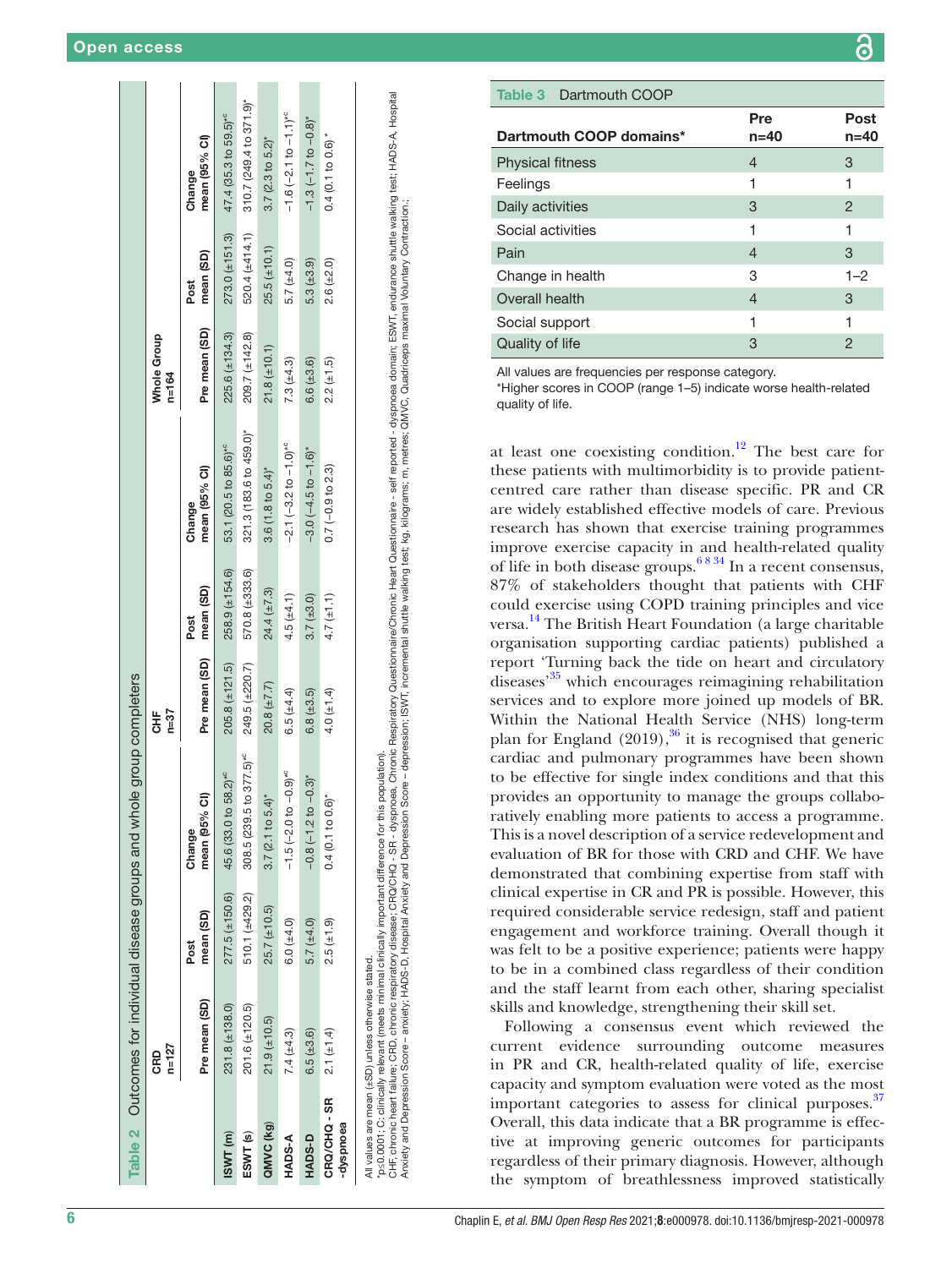within the group it did not meet the MCID and therefore may not be clinically relevant. Patients had positive outcomes in both exercise capacity and health-related quality of life that were both statistically and clinically relevant as well as reflective of our traditional PR service and UK national audit data.<sup>38 39</sup> Compared with the study by Evans *et al*,<sup>[13](#page-7-5)</sup> the cardiac group made similar improvements in exercise capacity and quality of life scores. Due to our inclusion criteria for the BR programme, patients with differing respiratory conditions not just COPD were included which may have accounted for smaller improvements in outcomes. Pilot data from the REHAB-HF study  $(2017)^{40}$  $(2017)^{40}$  $(2017)^{40}$  suggested exercise capacity improved following rehabilitation. However, these changes, although similar to this study, were seen after a 12-week programme which started while patients were in hospital.

The Dartmouth COOP has been shown to be valid and responsive in patients with  $\text{COPD}^{41}$  $\text{COPD}^{41}$  $\text{COPD}^{41}$  and it is simple, reliable, quick and easy to perform and score. Improvements in this cohort were seen in the domains relating to physical fitness, daily activities, pain and quality of life, all of which are known to improve with PR and CR using other outcome measures. This suggests that patients are engaging with self-management of their conditions in order to gain these benefits.

Quality standards and audits helped inform joining of the two services. When initially looking at the design of the service, staff were mindful of incorporating outcomes that both services needed to report nationally and where possible commonalities that would enable reporting and evaluating the service possible.

BR has also allowed for the implementation of joint CR and PR services, using the clinical skills and knowledge of staff effectively, which in turn has benefitted patients who attend. As a result of this, there has been an increase in the number of cohorts provided, increasing capacity and patient choice. This also helps to meet the expectations of the NHS long-term plan. There were initial reservations by staff (as outlined in the focus groups) but following regular meetings of the teams to review both service practices and paperwork, it became apparent that there were more commonalities than first thought. However, this programme is unique to the UK healthcare system and may not be feasible in other countries due to the structure and eligibility criteria for attending a rehabilitation programme. This programme has enabled both services to be able to offer more choice to patients and integrate working with community rehabilitation teams with a commissioning model in place. Other longterm conditions may benefit (outside of pulmonary and cardiac conditions) from the programme, but this would require further evaluation.

In both COPD and CHF studies $42-44$  comparing centrebased or hospital-based versus a home-based setting, no significant differences were found between the two settings. One of the BR classes was held at a non-acute hospital setting and recruited lower risk patients. Those patients that tended to be more complex and sicker were

advised to attend at the hospital-based BR class. Polar monitors were worn by patients that were identified as potentially presenting with exercise-induced complications otherwise it was felt HR and BP checks prior to commencing each exercise class was sufficient for monitoring the stability of the patients.

Although there were a higher proportion of dropouts in the CHF group, documentation did not show a trend or particular reason to account for this. Reasons given were typical to those described by patients dropping out from traditional rehabilitation programmes for example, transport, family commitments, comorbidities. The programme was designed for older patients with HF and therefore there may have been a bias towards those with HFpEF who historically are older patients. This may have contributed to the high number of dropouts in this group also. A limitation to the study, is there was no control group; this was due to it being a service reconfiguration and evaluation. However, compared with traditional PR classes, similar outcomes were found. If time had allowed, further qualitative analysis of the patients' experience would have provided useful information to inform future developments of the service and quality improvement.

Due to there being general similarities in core topics of the educational component, it made delivery of the majority of the education to both cardiac and respiratory patients feasible while tailoring some of the diseasespecific information.

For BR rehabilitation to be truly generic, the intervention needs to be patient focused which includes an intervention to address exercise capacity and also dyspnoea, psychological and educational needs of patients and carers.

# **CONCLUSION**

We anticipate that this model may be feasible to grow with the provision of generic rehabilitation to other chronic conditions whose core complaint is breathlessness. Being able to see more patients with fewer resources in a combined programme will increase capacity in the separate disease-specific classes for patients with more complex needs. Given the significance of comorbid disease it is an approach that warrants further consideration.

#### Author affiliations

<sup>1</sup> Centre for Exercise and Rehabilitation Science, Pulmonary Rehabilitation Department, University Hospitals of Leicester NHS Trust, Leicester, UK <sup>2</sup>Department of Respiratory Sciences, University of Leicester, Leicester, UK <sup>3</sup>School of Psychological, Social and Behavioural Sciences, Coventry University Faculty of Health and Life Sciences, Coventry, UK

Acknowledgements This service evaluation was funded by the National Institute for Health Research (NIHR) Collaboration for Leadership in Applied Health Research and Care in the East Midlands (CLAHRC-EM) and took place at the University Hospitals of Leicester NHS Trust and the National Centre for Sports and Exercise Medicine at Loughborough University. Support was provided by the NIHR Leicester Biomedical Research Centre (BRC) - Respiratory. The views expressed are those of the author, not necessarily those of the NHS, NIHR or the Department of Health.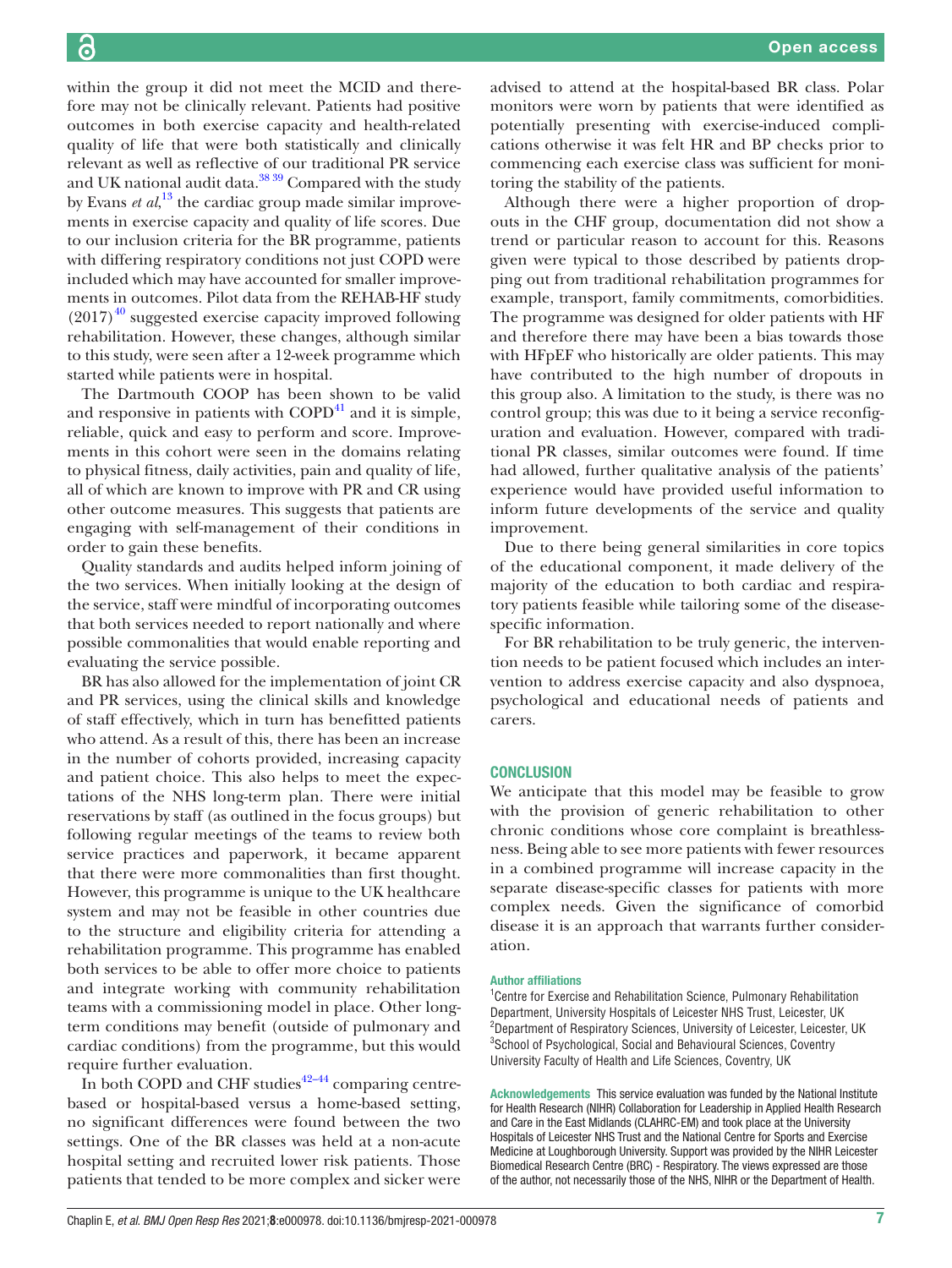The authors wish to acknowledge both the Cardiac and Pulmonary Rehabilitation Departments within the University Hospitals of Leicester NHS trust, Leicester. They would also like to thank Stacey Chantrell and Mark Orme (research associates) for their help with the qualitative focus groups.

Contributors All authors contributed to the writing of the paper. EC (guarantor), SW, ED, NG, LH-W and AW were involved in the design and intervention work. EC and LH-W analysed and interpreted the data. AS (a research associate working in a respiratory setting, trained in qualitative methods) conducted both focus groups and ED (coauthor and research physiotherapist) took notes in one focus group, both helped with agreeing the qualitative themes along with CB. EC, LH-W and SS have been involved in drafting the work or revising it critically for important intellectual content and have given the final approval of the version published.

Funding This service evaluation was funded by the National Institute for Health Research (NIHR) Collaboration for Leadership in Applied Health Research and Care in the East Midlands (CLAHRC-EM). The role of the funder did not involve the study design, collection, management, analysis and interpretation of the data, writing and submission of the report.

Competing interests None declared.

Patient consent for publication Not applicable.

Provenance and peer review Not commissioned; externally peer reviewed.

Data availability statement Data are available upon reasonable request.

Supplemental material This content has been supplied by the author(s). It has not been vetted by BMJ Publishing Group Limited (BMJ) and may not have been peer-reviewed. Any opinions or recommendations discussed are solely those of the author(s) and are not endorsed by BMJ. BMJ disclaims all liability and responsibility arising from any reliance placed on the content. Where the content includes any translated material, BMJ does not warrant the accuracy and reliability of the translations (including but not limited to local regulations, clinical guidelines, terminology, drug names and drug dosages), and is not responsible for any error and/or omissions arising from translation and adaptation or otherwise.

Open access This is an open access article distributed in accordance with the Creative Commons Attribution Non Commercial (CC BY-NC 4.0) license, which permits others to distribute, remix, adapt, build upon this work non-commercially, and license their derivative works on different terms, provided the original work is properly cited, appropriate credit is given, any changes made indicated, and the use is non-commercial. See:<http://creativecommons.org/licenses/by-nc/4.0/>.

#### ORCID iD

Emma Chaplin <http://orcid.org/0000-0003-0981-2980>

#### **REFERENCES**

- <span id="page-7-0"></span>1 Crisafulli E, Costi S, Luppi F, *et al*. Role of comorbidities in a cohort of patients with COPD undergoing pulmonary rehabilitation. *[Thorax](http://dx.doi.org/10.1136/thx.2007.086371)* 2008;63:487–92.
- 2 Doherty P. *The national audit of cardiac rehabilitation : annual statistical report*. London: British Heart Foundation, 2017.
- <span id="page-7-1"></span>3 Gosker HR, Wouters EFM, van der Vusse GJ, *et al*. Skeletal muscle dysfunction in chronic obstructive pulmonary disease and chronic heart failure: underlying mechanisms and therapy perspectives. *[Am](http://dx.doi.org/10.1093/ajcn/71.5.1033)  [J Clin Nutr](http://dx.doi.org/10.1093/ajcn/71.5.1033)* 2000;71:1033–47.
- <span id="page-7-2"></span>4 NICE. CG101: chronic obstructive pulmonary disease in over 16S: diagnosis and management, 2010. Available: [https//www.nice.org.](https//www.nice.org.uk/guidance/cg101) [uk/guidance/cg101](https//www.nice.org.uk/guidance/cg101)
- 5 NICE. Myocardial infarction: cardiac rehabilitation and prevention of further cardiovascular disease, 2014. Available: [https://www.nice.](https://www.nice.org.uk/guidance/cg172) [org.uk/guidance/cg172](https://www.nice.org.uk/guidance/cg172)
- <span id="page-7-3"></span>6 McCarthy B, Casey D, Devane D, *et al*. Pulmonary rehabilitation for chronic obstructive pulmonary disease. *[Cochrane Database Syst](http://dx.doi.org/10.1002/14651858.CD003793.pub3)  [Rev](http://dx.doi.org/10.1002/14651858.CD003793.pub3)* 2015:CD003793.
- 7 Taylor RS, Long L, Mordi IR, *et al*. Exercise-Based Rehabilitation for Heart Failure: Cochrane Systematic Review, Meta-Analysis, and Trial Sequential Analysis. *[JACC Heart Fail](http://dx.doi.org/10.1016/j.jchf.2019.04.023)* 2019;7:691–705.
- <span id="page-7-4"></span>8 Sagar VA, Davies EJ, Briscoe S, *et al*. Exercise-based rehabilitation for heart failure: systematic review and meta-analysis. *[Open Heart](http://dx.doi.org/10.1136/openhrt-2014-000163)* 2015;2:e000163.
- 9 Seymour JM, Moore L, Jolley CJ, *et al*. Outpatient pulmonary rehabilitation following acute exacerbations of COPD. *[Thorax](http://dx.doi.org/10.1136/thx.2009.124164)* 2010;65:423–8.
- 10 Eaton T, Young P, Fergusson W, *et al*. Does early pulmonary rehabilitation reduce acute health-care utilization in COPD patients admitted with an exacerbation? a randomized controlled study. *[Respirology](http://dx.doi.org/10.1111/j.1440-1843.2008.01418.x)* 2009;14:230–8.
- 11 Revitt O, Sewell L, Morgan MDL, *et al*. Short outpatient pulmonary rehabilitation programme reduces readmission following a hospitalization for an exacerbation of chronic obstructive pulmonary disease. *[Respirology](http://dx.doi.org/10.1111/resp.12141)* 2013;18:n/a–8.
- <span id="page-7-25"></span>12 Franssen FME, Rochester CL. Comorbidities in patients with COPD and pulmonary rehabilitation: do they matter? *[European Respiratory](http://dx.doi.org/10.1183/09059180.00007613)  [Review](http://dx.doi.org/10.1183/09059180.00007613)* 2014;23:131–41.
- <span id="page-7-5"></span>13 Evans RA, Singh SJ, Collier R, *et al*. Generic, symptom based, exercise rehabilitation; integrating patients with COPD and heart failure. *[Respir Med](http://dx.doi.org/10.1016/j.rmed.2010.04.024)* 2010;104:1473–81.
- <span id="page-7-6"></span>14 Man WD-C, Chowdhury F, Taylor RS, *et al*. Building consensus for provision of breathlessness rehabilitation for patients with chronic obstructive pulmonary disease and chronic heart failure. *[Chron](http://dx.doi.org/10.1177/1479972316642363)  [Respir Dis](http://dx.doi.org/10.1177/1479972316642363)* 2016;13:229–39.
- <span id="page-7-7"></span>15 Fletcher C. Standardised questionnaire on respiratory symptoms. *Br Med J* 1960;2:1665 [https://www.ncbi.nlm.nih.gov/labs/pmc/articles/](https://www.ncbi.nlm.nih.gov/labs/pmc/articles/PMC2098438/) [PMC2098438/](https://www.ncbi.nlm.nih.gov/labs/pmc/articles/PMC2098438/)
- <span id="page-7-8"></span>16 Association of Chartered Physiotherapists in Cardiac Rehabilitation (ACPICR). ACPICR standards for physical activity and exercise in the cardiac population, 2015. Available: [http://acpicr.com/](http://acpicr.com/publications) [publications](http://acpicr.com/publications)
- <span id="page-7-9"></span>17 Singh SJ, Morgan MD, Scott S, *et al*. Development of a shuttle walking test of disability in patients with chronic airways obstruction. *[Thorax](http://dx.doi.org/10.1136/thx.47.12.1019)* 1992;47:1019–24.
- 18 Monteiro DP, Brito RR, Carvalho MLV, *et al*. Shuttle walk test as an instrument for assessing functional capacity: a literature review. *Revista Ciência & Saúde* 2014;7:92–7.
- <span id="page-7-10"></span>19 Revill SM, Morgan MDL, Singh SJ, *et al*. The endurance shuttle walk: a new field test for the assessment of endurance capacity in chronic obstructive pulmonary disease. *[Thorax](http://dx.doi.org/10.1136/thx.54.3.213)* 1999;54:213–22.
- <span id="page-7-11"></span>20 Burdon JG, Juniper EF, Killian KJ, *et al*. The perception of breathlessness in asthma. *[Am Rev Respir Dis](http://dx.doi.org/10.1164/arrd.1982.126.5.825)* 1982;126:825–8.
- <span id="page-7-12"></span>21 Borg G. Perceived exertion as an indicator of somatic stress. *[Scand](http://www.ncbi.nlm.nih.gov/pubmed/5523831)  [J Rehabil Med](http://www.ncbi.nlm.nih.gov/pubmed/5523831)* 1970;2:92–8.
- <span id="page-7-13"></span>22 Williams JEA, Singh S, Sewell L. Development of a self-reported chronic respiratory questionnaire (CRQ-SR). *[Thorax](http://dx.doi.org/10.1136/thorax.56.12.954)* 2001;56:954–9.
- <span id="page-7-14"></span>23 Evans RA, Singh SJ, Williams JE, *et al*. The development of a selfreported version of the chronic heart questionnaire. *[J Cardiopulm](http://dx.doi.org/10.1097/HCR.0b013e318228a31a)  [Rehabil Prev](http://dx.doi.org/10.1097/HCR.0b013e318228a31a)* 2011;31:365–72.
- <span id="page-7-15"></span>24 Zigmond AS, Snaith RP. The hospital anxiety and depression scale. *[Acta Psychiatr Scand](http://dx.doi.org/10.1111/j.1600-0447.1983.tb09716.x)* 1983;67:361–70.
- <span id="page-7-16"></span>25 Eaton T, Young P, Fergusson W, *et al*. The Dartmouth coop charts: a simple, reliable, valid and responsive quality of life tool for chronic obstructive pulmonary disease. *[Quality of Life Research](http://dx.doi.org/10.1007/s11136-004-0624-2)* 2005;14:575–85.
- <span id="page-7-17"></span>26 Willig C. *Introducing qualitative research in psychology*. 2 Edn. McGraw Hill, Open University Press, 2008.
- <span id="page-7-18"></span>27 Braun V, Clarke V. Using thematic analysis in psychology. *[Qual Res](http://dx.doi.org/10.1191/1478088706qp063oa)  [Psychol](http://dx.doi.org/10.1191/1478088706qp063oa)* 2006;3:77–101.
- <span id="page-7-19"></span>28 Evans RA, Singh SJ. Minimum important difference of the incremental shuttle walk test distance in patients with COPD. *[Thorax](http://dx.doi.org/10.1136/thoraxjnl-2018-212725)* 2019;74:994–5.
- <span id="page-7-20"></span>29 Houchen-Wolloff L, Boyce S, Singh S. The minimum clinically important improvement in the incremental shuttle walk test following cardiac rehabilitation. *[Eur J Prev Cardiol](http://dx.doi.org/10.1177/2047487314540840)* 2015;22:972–8.
- <span id="page-7-21"></span>30 Zatloukal J, Ward S, Houchen-Wolloff L, *et al*. The minimal important difference for the endurance shuttle walk test in individuals with chronic obstructive pulmonary disease following a course of pulmonary rehabilitation. *[Chron Respir Dis](http://dx.doi.org/10.1177/1479973119853828)* 2019;16:147997311985382–7.
- <span id="page-7-22"></span>31 Redelmeier DA, Guyatt GH, Goldstein RS. Assessing the minimal important difference in symptoms: a comparison of two techniques. *[J Clin Epidemiol](http://dx.doi.org/10.1016/S0895-4356(96)00206-5)* 1996;49:1215–9.
- <span id="page-7-23"></span>32 Smid DE, Franssen FME, Houben-Wilke S, *et al*. Responsiveness and MCID estimates for cat, CCQ, and HADS in patients with COPD undergoing pulmonary rehabilitation: a prospective analysis. *[J Am](http://dx.doi.org/10.1016/j.jamda.2016.08.002)  [Med Dir Assoc](http://dx.doi.org/10.1016/j.jamda.2016.08.002)* 2017;18:53–8.
- <span id="page-7-24"></span>33 Holland AE, Harrison SL, Brooks D. Multimorbidity, frailty and chronic obstructive pulmonary disease: are the challenges for pulmonary rehabilitation in the name? *[Chron Respir Dis](http://dx.doi.org/10.1177/1479972316670104)* 2016;13:372–82.
- 34 Dimopoulos S, Anastasiou-Nana M, Sakellariou D, *et al*. Effects of exercise rehabilitation program on heart rate recovery in patients with chronic heart failure. *[Eur J Cardiovasc Prev Rehabil](http://dx.doi.org/10.1097/01.hjr.0000198449.20775.7c)* 2006;13:67–73.
- <span id="page-7-26"></span>35 British Heart Foundation. Turning back the tide on heart and circulatory diseases 2019.
- <span id="page-7-27"></span>36 NHS England. The NHS long term plan, 2019. Available: [https://](https://www.longtermplan.nhs.uk) [www.longtermplan.nhs.uk](https://www.longtermplan.nhs.uk)
- <span id="page-7-28"></span>37 Jones AV, Evans RA, Man WD-C, *et al*. Outcome measures in a combined exercise rehabilitation programme for adults with COPD